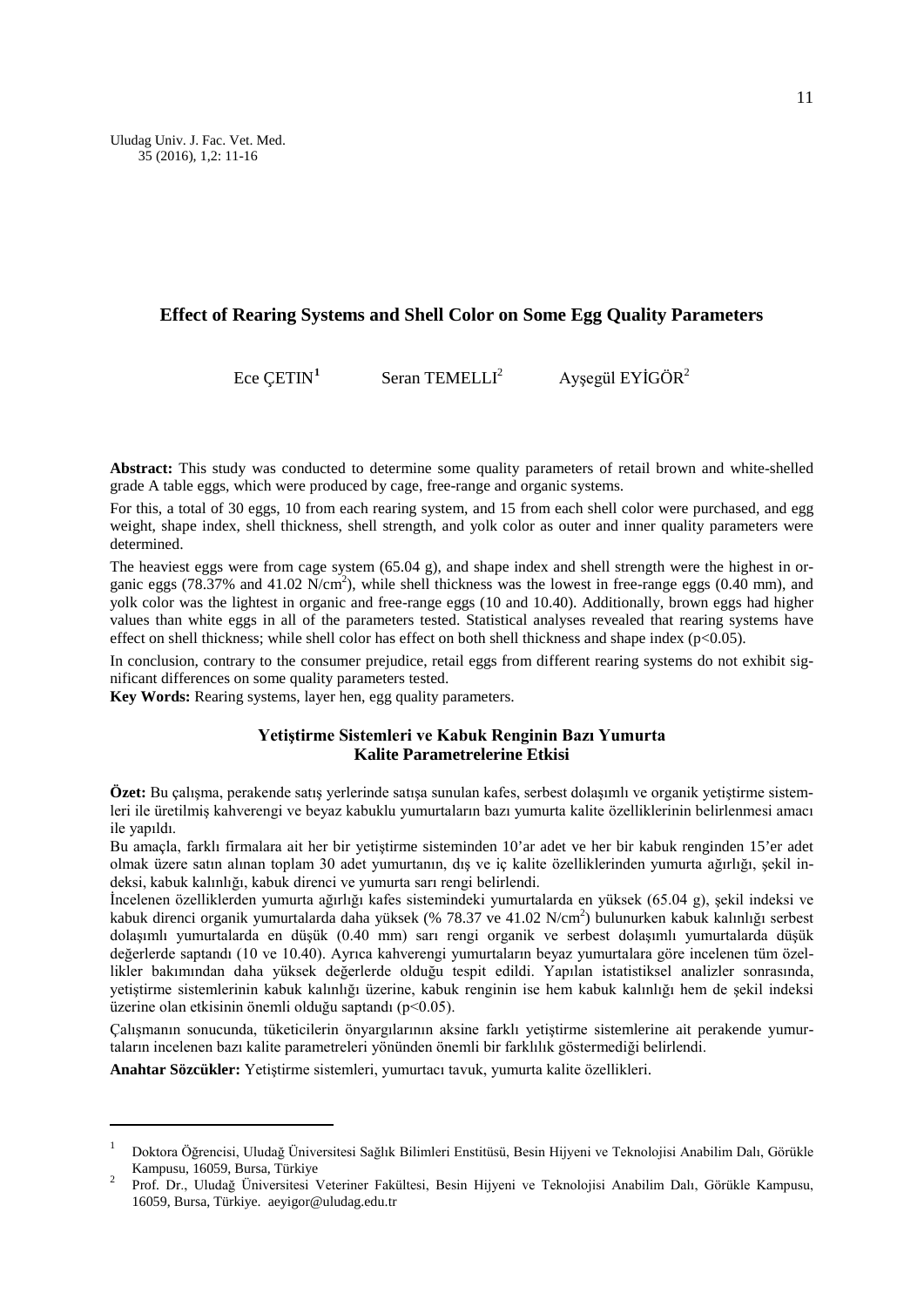# **Introduction**

Animal-derived foods have an indispensible role in a sufficient and balanced diet. Egg is a cheap and easy to prepare animal-derived food with high digestibility (97%), and it is a good source of proteins, fats, vitamins and minerals for individuals of all ages. Primarily, it acquires essential amino acids in adequate and balanced amounts; therefore it is a protein with high biological value (95%). Additionally, it has a low calorie as 65-80 kcal, therefore can be used in healthy calorie-restriction diets: fat in eggs consist of 1.5 g saturated, 3 g unsaturated (linoleic acid - omega 6) fatty acids, in addition to phospholipids (lecithin, choline). Finally, eggs acquire significant amounts of vitamins A, D, E, and group B (thiamine, niacin, riboflavin, biotin), and adequate amounts of phosphorus, iron, zinc, sodium, chlorine, copper, magnesium, and manganese $^{2,15}$ .

Turkey's annual 2015-egg production and consumption was reported as 17.206 million and  $200$  per capita<sup>20</sup>. In our country, egg is substantially produced by cage systems. However, in recent years due to enforcements of European Union and our National Regulations on animal welfare, and consumers tendency towards absence of chemical, antibiotic and hormone residues in foods, egg production by alternative systems (free-range and organic) other than cage are being used in our country<sup>5,8</sup>.

Grade A table eggs are offered for sale as: produced by different rearing systems (freerange and organic), in different egg colors (white and brown), in different compositions (e.g. with omega-3 or DHA, with selenium). Specific requirements for these eggs are indicated in Turkish Food Codex Egg Notification (TFCEN)  $(2014/55)^{13}$  and in Turkish Standard on Chicken Eggs in Shell  $(TS1068)^{14}$ . Specifications such as egg weight, which is of importance and which should be within a specified range both for the producer and the consumer, constitute the quality criteria for eggs. Important parameters other than the ones indicated in TFCEN and TS1068 (shape index, shell thickness, shell resistance, yolk color) are specifications, which would affect shelf life of the egg, prevent problems during transfer and storage and provide preferability for the consumer $6,7,\overline{15}$ . Shell color, a parameter not used in determining egg quality, has top priority for consumer's preference while purchasing eggs. Some consumers have the tendency to buy white-shelled eggs, while some prefer brown-shelled eggs. Therefore, eggs are classified by their color as white-shelled and brown-shelled, and are packaged, priced, and sold separately. Both whiteshelled and brown-shelled eggs have equal nutritional value. Shell color is a parameter based on chicken's breed (genotype), where brown hens lay brown-shelled, white hens lay whiteshelled  $e\rho g s^{2,6,7,15}$ .

Consumers have a belief that eggs from alternative systems compared to cage system eggs, and browns compared to whites are more nutritious, fresher, tastier, and has darker yolk color. This study in a sense was planned to test this bias, and the data obtained was evaluated within and with other prior related studies. Thus, the main aim was to determine some quality parameters (weight, shape index, shell thickness, shell resistance, yolk color) of brown and white eggs produced by cage, free-range and organic rearing systems.

### **Materials and Methods**

### **Materials**

Medium sized (M) grade A brown and white table eggs, belonging to different brands of 6 cage, 5 organic, and 5 free-range systems offered for retail sale in markets were used as materials in this study. One randomly sampled egg from a minimum viol (package) size of 10 eggs; of 10 cage, 10 organic and 10 free-range, totaling 30 eggs, where 15 and 15 were brown and white, respectively, were used.

#### **Methods**

Eggs were analyzed for some of their outer and inner quality parameters. As outer quality parameters; egg weight (Laboratory scale, Sartorius, BA2010S, Germany), shape index (Caliper, Mitutoyo Code No. 500-181-20, Model CD-15CPX, Japan), shell thickness (Caliper, Mitutoyo, Code No. 500-181-20, Model CD-15CPX, Japan), shell strength (Shell strength measurement apparatus - Push pull scale, Imada, Model No. SV-05, Japan), and as an inner quality parameter yolk color (Roche scale) were tested.

# **Egg Quality Parameters**

*Egg Weight.* Eggs were placed on the measurement place of the laboratory scale with a sensitivity of 0.0001 g after tare, and the fixed number was read and recorded.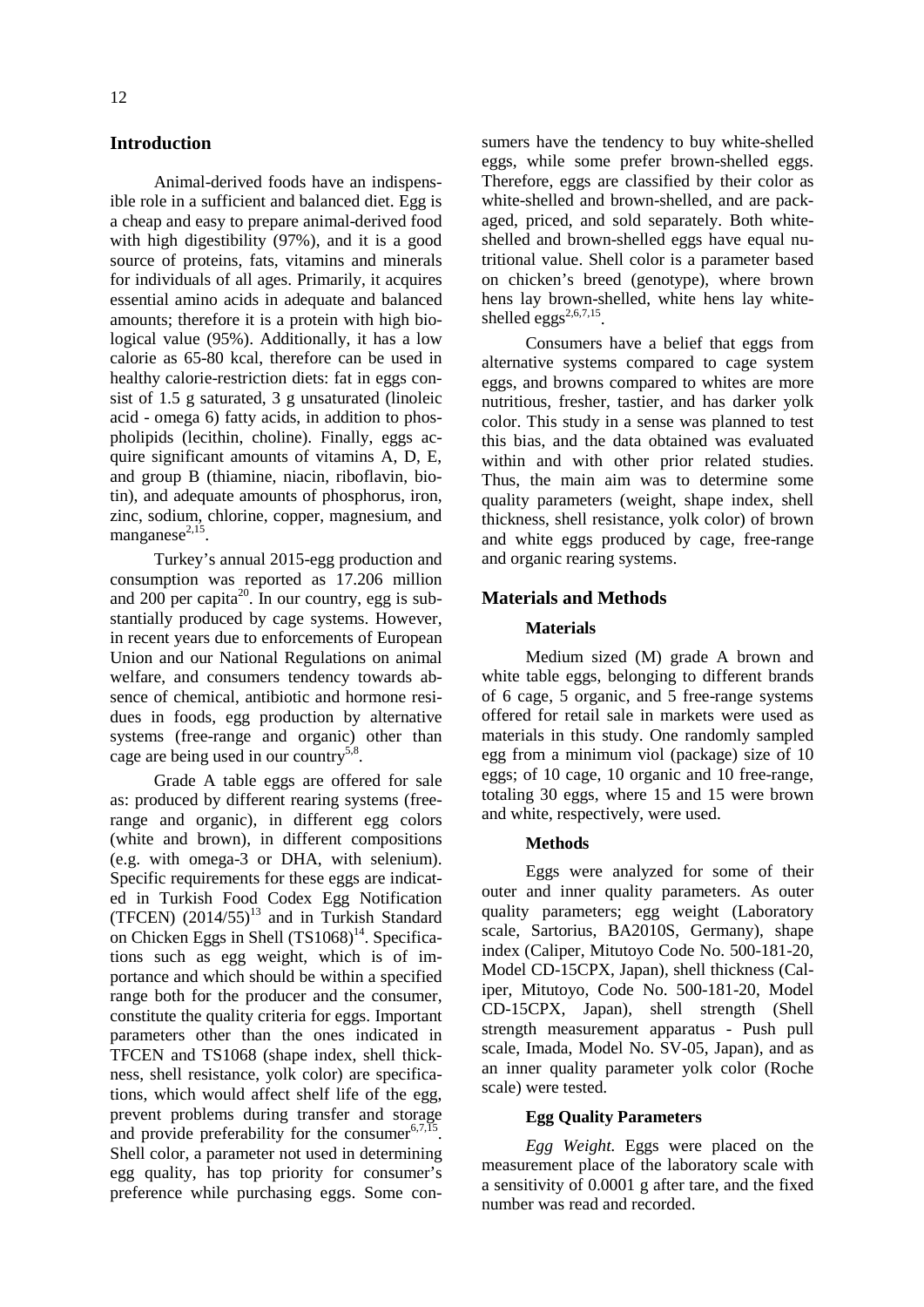*Shape Index.* Width and length of each egg, which were measured by carefully placing the egg's widest and longest points to the digital caliper, was read and recorded. Width and length measurement values were used in the formula below to calculate shape index of each egg. Shape index = (Egg width / Egg length)  $x$ 100

*Shell Thickness.* For shell thickness measurement, shell parts from 3 points (sharp, equatorial and blunt points) of each egg were sampled, and their inner and outer membranes were peeled. These indicated shell pieces were placed and squeezed between the 2 ends of the caliper, and the values read on the digital display were recorded. Average shell thickness was determined by calculating the mean of the 3 readings from each egg.

*Shell Strength.* Each egg was placed vertically, and as blunt end facing upwards, under the shell strength measurement apparatus in a disposable plastic plate. Upper clamp of the apparatus was moved downwards until there is no distance between the clamp and the egg. Then, the clamp was moved further slowly up to the breakpoint of the egg, and the value at this point was read from the scale and recorded as Newton/cm<sup>2</sup> (N/cm<sup>2</sup>).

*Yolk Color.* Each egg was broken into a white disposable plastic plate by paying attention not to disturb yolk. Corresponding number to the closest color determined by the Roche scale was recorded as score.

#### **Statistical Analysis**

Variables were expressed as means and standard deviation. Comparisons of groups based on rearing systems were performed by One Way Analysis of Variance (ANOVA). Subgroup analysis was performed by Bonferroni test. Comparisons of groups based on eggshell color were performed by t test for independent variables. Statistical analyses were performed by SPSS program (IBM Corp. Released 2013. IBM SPSS Statistics for Windows, Version 22.0. Armonk, NY: IBM Corp.), and level of significance was regarded as  $\alpha$ =0.05 in the evaluation of the results.

# **Results**

In this study, effect of different rearing systems on some quality parameters of eggs was examined and the results were presented in Table 1.

# **Table 1. Egg Quality Parameters Based on Rearing Type**

### **Tablo 1. Yetiştirme Sistemlerine Göre Yumurta Kalite Parametreleri**

| Parameters                             |             | p-value |                            |      |                   |      |       |
|----------------------------------------|-------------|---------|----------------------------|------|-------------------|------|-------|
|                                        | Cage        |         | Organic                    |      | Free-range        |      |       |
|                                        | Mean $+$ SD |         | Mean $\pm$ SD              |      | $Mean + SD$       |      |       |
| Weight (g)                             | 65.04       | 4.35    | 60.88                      | 4.40 | 62.67             | 3.20 | 0.242 |
| Shape index (%)                        | 74.88       |         | 3.72 78.37                 | 1.07 | 75.40             | 1.87 | 0.068 |
| Shell thickness<br>(mm)                | 0.47ab      | 0.05    | 0.47a                      | 0.04 | 0.40 <sup>b</sup> | 0.04 | 0.026 |
| Shell strength<br>(N/cm <sup>2</sup> ) | 37.82       |         | 6.52 41.02 7.83 37.52 7.78 |      |                   |      | 0.678 |
| Yolk color (score) 12.00               |             | 0.00    | 10.00                      | 3.79 | 10.40             | 1.95 | 0.371 |

**SD**: Standard Deviation

a, b<sub>:</sub> Values in the same row with different superscript are significantly different at p<0.05.

**SD**: Standart Sapma

**a, b**: Aynı satırdaki farklı üst harfli değerler arasındaki fark p<0.05 düzeyinde önemlidir.

Similarly, effect of different egg color on some quality parameters of eggs was examined and the results were presented in Table 2.

# **Table 2. Egg Quality Parameters Based on Shell Color**

**Tablo 2. Kabuk Rengine Göre Yumurta Kalite Parametreleri**

| Parameters                          |               | p-value |                   |      |       |
|-------------------------------------|---------------|---------|-------------------|------|-------|
|                                     | <b>Brown</b>  |         | White             |      |       |
|                                     | Mean $\pm$ SD |         | Mean $\pm$ SD     |      |       |
| Weight (g)                          | 63.20         | 4.07    | 62.40             | 4.70 | 0.714 |
| Shape index (%)                     | 77.70a        | 1.48    | 74.21b            | 3.19 | 0.008 |
| Shell thickness (mm)                | 0.47a         | 0.05    | 0.42 <sub>b</sub> | 0.04 | 0.020 |
| Shell strength (N/cm <sup>2</sup> ) | 40.38         | 6.75    | 36.69             | 7.51 | 0.305 |
| Yolk color (score)                  | 10.90         | 3.07    | 10.71             | 1.60 | 0.886 |

**SD**: Standard Deviation

a, b. Values in the same row with different superscript are significantly different at p<0.05.

**SD**: Standart Sapma

**a, b**: Aynı satırdaki farklı üst harfli değerler arasındaki fark p<0.05 düzeyinde önemlidir.

#### **Discussion**

**Egg Weight.** In general, consumers prefer larger eggs based on 'the bigger the better' prejudice. In contrast to what is known, there is no difference in the nutritious value of eggs as they get larger, but as expected, more nutritional elements are taken when a larger egg is consumed. While egg weight is relatively low in the beginning of the rearing period, it increases to the end. Additionally, weight increases parallel to the increase in the amount of protein, amino acid and fat in the feed consumed. Brown eggs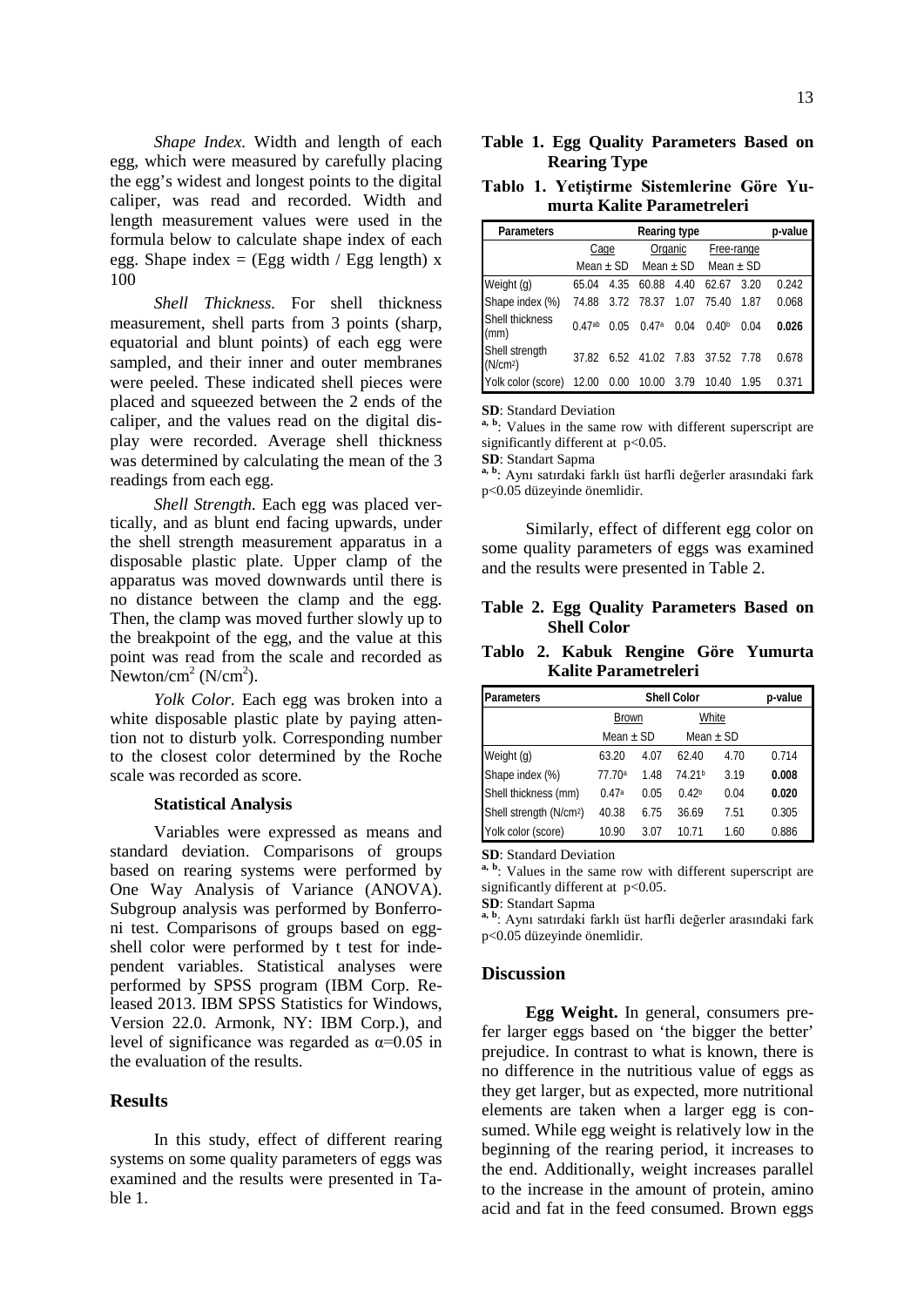are heavier and more expensive than white eggs. Eggs with double yolk are heavier<sup>2</sup>. In this study, the heaviest eggs were cage, then freerange and organic. Similarly, results were reported indicating free-range eggs lighter than cage eggs<sup>1,17</sup>. In our country, the weight range for M (Medium) size grade A table eggs in TFCEN was indicated as 53-63  $g<sup>13</sup>$ . When evaluated from this aspect, free-range and organic egg samples examined in this study comply with the range indicated in TFCEN, whereas cage egg samples had results (65.04 g) above this range, therefore do not conform to  $TFCEN<sup>13</sup>$ . However, this discrepancy is not unfavorable for consumers: since eggs are priced based on weight, consumers, who buy these eggs, are actually buying misclassified L (Large) eggs in cheaper price. There was no statistical difference between groups on analysis of the effect of rearing systems on egg weight (p>0.05) (Table 1). There are several parallel studies to our study indicating that there was no effect of rearing system on egg weight $1,4,9,10,16,19$ . while other studies found significant differences in egg weights due to rearing systems $8,11,17$ . There was no difference between groups on analysis of the effect of shell color on egg weight (p>0.05) (Table 2). Similarly, Barbosa Filho et al.<sup>4</sup> and Küçükyılmaz et al.<sup>9</sup> found no effect on egg weight due to shell color, whereas Vits et al.<sup>18</sup>, and Singh et al.<sup>11</sup> did.

**Shape Index.** Abnormal shaped, abnormal-shell eggs in egg industry result low quality eggs. The ideal shape index value in eggs is 74%. If this value is lower than 72%, egg is considered long, and if it is higher than 76% it is spherical. Eggs out of this range is not preferred by the producer/retailer since they cannot fit properly into viols, therefore cause economical losses during storage and transfer. Although there is no indication of shape index range neither in the TFCEN<sup>13</sup> nor in TS1068<sup>14</sup>, these values are commercially conventional/adopted<sup>2</sup>. Additionally, consumers also prefer oval eggs rather than long or spherical. In this study, cage and free-range eggs' shape indexes are within the standard range, whereas organic eggs had values above the range (78.37%) (were spherical). Shape index values in this study are similar to Van Den Brand et al. $^{16}$ , and in contrast to Wang et al.<sup>19</sup>. Küçükyılmaz et al.<sup>9</sup> also indicated that organic eggs had higher shape index values than cage eggs. There was no statistical difference between groups on analysis of the effect of rearing systems on shape index (p>0.05) (Table

1). There is a similar study indicating the effect of rearing systems on shape index as insignifi $cant<sup>19</sup>$ , while there are other studies reporting significance of rearing systems on this parameter $9,16$ . Additionally, there was a significant difference between groups on analysis of the effect of shell color on shape index  $(p<0.05)$  (Table 2). In parallel to our results, Küçükyılmaz et al.<sup>9</sup> and Şekeroğlu and Sarıca $12$  determined that shell color significantly effected shape index.

**Shell Thickness.** Shell thickness is an important quality parameter. This is due to the fact that cracked eggs can crash during transfer and marketing, which would lead to economical losses. Shell quality decreases, as the hen gets older. One of the parameters used to determine shell quality is by the measurement of shell thickness. Although there is no indication of shell thickness range neither in the  $TFCEN<sup>13</sup>$ nor in  $TS1068^{14}$ , values within 0.20-0.40 mm range in grade A table eggs are commercially  $conventional/adopted<sup>2</sup>$ . In this study, the lowest value for shell thickness was determined in freerange (0.40 mm), whereas cage and organic eggs (0.47 mm) had thicker shells. There was a statistical difference between organic and freerange groups on analysis of the effect of rearing systems on shell thickness  $(p<0.05)$  (Table 1). Studies on this subject, similarly found significant effect of rearing systems on shell thick $ness<sup>1,3,9,17,18</sup>$ . Contrarily, there are studies, which did not find a statistical difference between rearing systems and shell thickness<sup> $4,16,19$ </sup>. There was a significant difference between groups on analysis of the effect of shell color on shell thickness (p<0.05) (Table 2). Brown eggs were determined to have thicker shells (0.47) than white eggs (0.42). In parallel to our results, Barbosa Filho et al.<sup>4</sup>, Vits et al.<sup>18</sup>, Küçükyılmaz et al.<sup>9</sup>, and Sekeroğlu and Sarıca $12$  determined that shell color significantly effected shell thickness.

**Shell Strength.** One other parameter for shell quality is the determination of shell strength. Having eggs with intact shells is important during transfer and marketing to prevent economical losses due to cracks and crashes. Although there is no indication of shell strength range neither in the TFCEN<sup>13</sup> nor in TS1068<sup>14</sup>, values within 30-40  $N/cm<sup>2</sup>$  range in grade A table eggs are expected<sup>2</sup>. In this study, the two groups with the lowest shell strength were freerange and cage, while although statistically insignificant ( $p>0.05$ ), the organic group had stronger shells  $(41.02 \text{ N/cm}^2)$ . There are parallel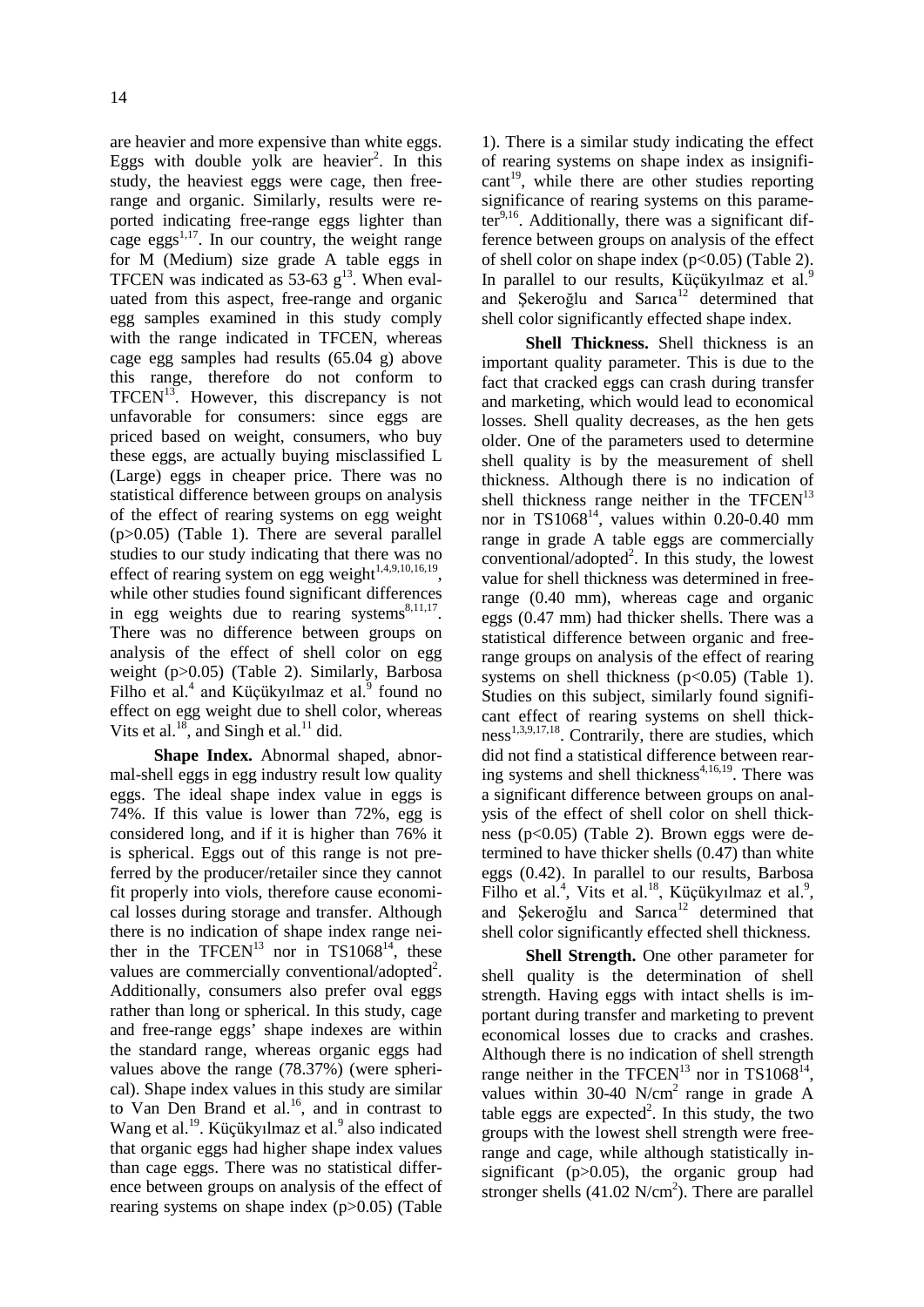studies reporting no significant difference on the effect of rearing system on shell strength<sup>18,19</sup>, while others<sup>1,3</sup> found difference on shell strengths from different rearing systems. There was no significant difference between groups on analysis of the effect of shell color on shell strength (p>0.05) (Table 2). In contrast to ours, Küçükyılmaz et al.<sup>9</sup> indicated that shell color significantly influenced shell strength.

Yolk Color. Although yolk color is not a parameter for determining the egg quality, it is an important criterion both for the consumer and for the food industry (pasta, cake, mayonnaise). Yolk color is affected by the coloring substances, and vitamins A and D in feeds. Consumers believe that eggs with darker yolk are tastier and more nutritious. However, there is no relationship between yolk color and egg's taste and nutritious value, as was in the shell color<sup>2</sup> . This was proved with blind studies. From childhood, consumers learn to correlate color and taste. Red tomato, bright orange colored carrot, yellow butter is perceived as tastier, and more natural and healthier products. A distinct change in the food's color, even if it does not change the taste and aroma of the product, would influence its acceptability. For instance, besides products as pink butter, green strawberries, which are uncommon to us, eggs with light colored yolks are not preferred. In our country, yolk color scor is preferred to be 12-13 in Roche scale<sup>2</sup>. In this study, yolk colors of organic and free-range eggs (score 10 and 10.40) are below this range, and within the range in cage eggs (score 12). As can be seen from this finding, contrary to the expectations of the consumers' organic and free-range eggs yolk color, eggs obtained from these systems had lighter yolks, but this difference was not statistically significant (p>0.05) (Table 1). Parallel to our results, some studies on this subject reported that there was no significant difference in the yolk color due to rearing systems<sup>10,19</sup>, while some other studies reported vise versa<sup>1,9,11,16,17</sup>. There was no significant difference between groups on analysis of the effect of shell color on yolk color (p>0.05) (Table 2). In contrast to ours, Küçükyılmaz et al.<sup>9</sup>, Singh et al.<sup>11</sup>, and  $\frac{1}{2}$  Sekeroğlu and Sarıca<sup>12</sup> indicated that shell color significantly influenced yolk color.

To conclude, contrary to the consumer prejudice, retail eggs from different rearing systems do not exhibit significant differences on some quality parameters tested.

### **References**

- 1. Ahammed, M., Chae, B. J., Lohakare, J., Keohavong, B., Lee, M. H., Lee, S. J., Kim, D. M., Lee J. Y., Ohh, S. J., 2014. Comparison of aviary, barn and conventional cage raising of chickens on laying performance and egg quality. *Asian-Aust. J. Anim. Sci.*, 27, 1196-1203.
- 2. Anar, Ş., 2016. Yumurta ve Yumurta Ürünleri, 1.Baskı, Dora Basım-Yayın Dağıtım Ltd.Şti., Bursa.
- 3. Artan, S., Durmuş, İ., 2015. Köy, serbest ve kafes sistemlerinde üretilen yumurtaların kalite özellikleri bakımından karşılaştırılması. *Academic J. Agric.*, 4, 89-97.
- 4. Barbosa Filho, J.A.D., Silva, M.A.N., Silva I.J.O, Coelho, A.A.D., 2005. Egg quality in layers housed in different production systems and submitted to two environmental conditions. *Braz. J. Poultry Sci.*, 8, 23-28.
- 5. Baykalır, Y., Şimşek, Ü. G., 2014. Yumurta tavukçuluğunda kullanılan yetiştirme sistemleri. *F. Ü. Sağ. Bil. Vet. Derg.*, 28, 93-98.
- 6. Coutts, J. A., Wilson, G. C., 2007. Optimum Egg Quality. A Practical Approach, Erişim Tarihi: 01.06.2016, http://www.thepoultrysite.com/publications/1/egg -quality-handbook/
- 7. FAO. Food and Agricultural Organization. Chapter 2 - Marketing Quality Eggs Quality Characters. Erişim Tarihi: 01.06.2016, http://www.fao.org/docrep/005/y4628e/y4628e04 .htm
- 8. İpek, A., Sözcü, A., 2015. Alternatif kanatlı yetiştirme sistemlerinde yetiştirme pratikleri ve refah standartları. *U. Ü. Ziraat Fak. Derg.*, 29, 133- 146.
- 9. Küçükyılmaz, K., Bozkurt, M., Herken, E. N., Çınar, M., Çatlı, A. U., Bintaş, E., Çöven, F., 2012. Effects of rearing systems on performance, egg characteristics and immune response in two layer hen genotype. *Asian-Aust. J. Anim. Sci.*, 25, 559-568.
- 10. Mugnai, C., Sossidou, E. N., Dal Bosco, A., Ruggeri, S., Mattioli, S., Castellini, C., 2014. The effects of husbandry system on the grass intake and egg nutritive characteristics of laying hens. *J. Sci. Food Agric.*, 94, 459-467.
- 11. Singh, R., Cheng, K. M., Silversides, F. G., 2009. Production performance and egg quality of four strains of laying hens kept in conventional cages and floor pens. *Poultry Sci.*, 88, 256-264.
- 12. Şekeroğlu, A., Sarıca, M., 2005. Serbest yetiştirme (free-range) sisteminin beyaz ve kahverengi yumurtacı genotiplerin yumurta verim ve kalitesine etkisi. *J. Poultry Research.*, 6, 10-16.